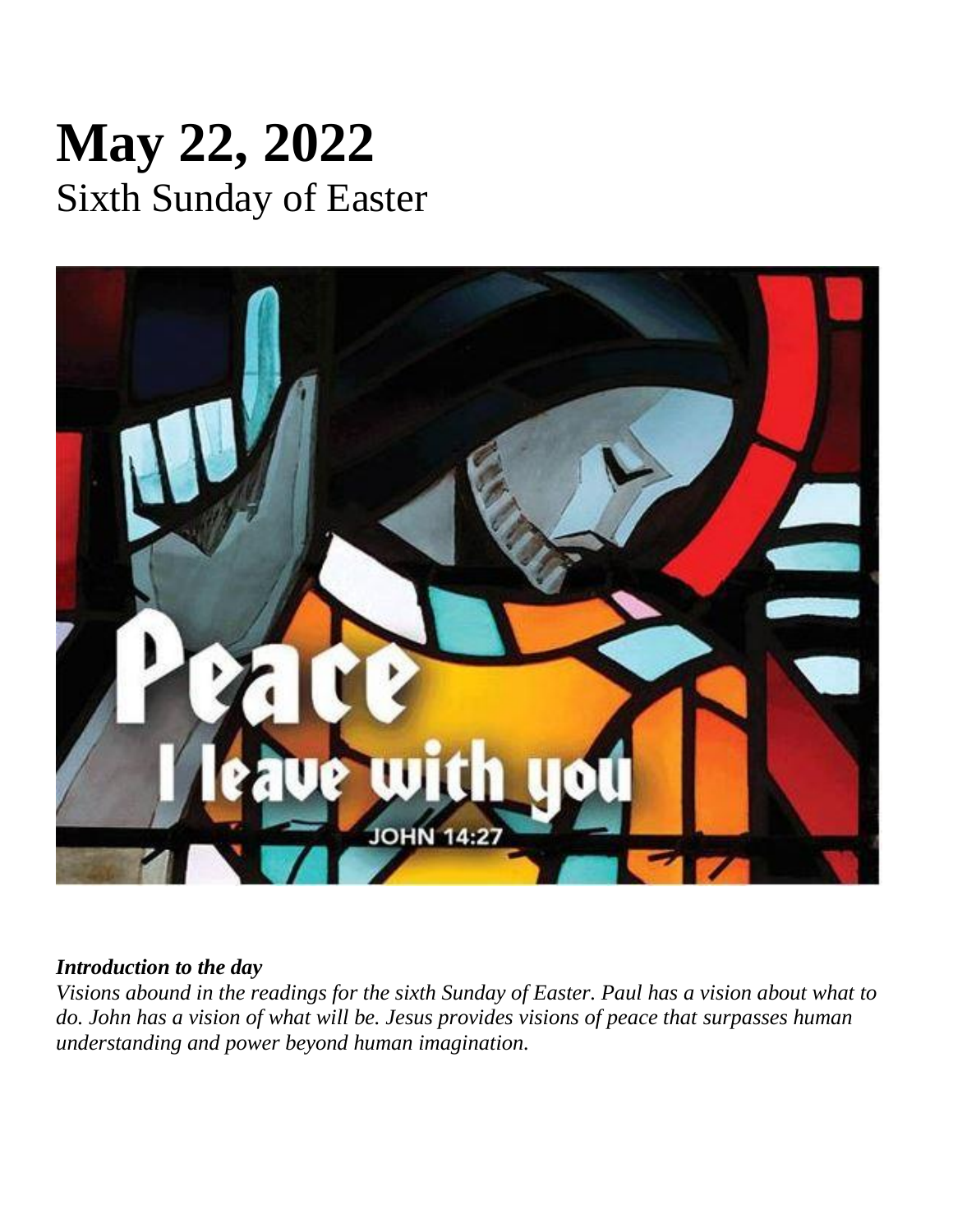**GATHERING SONG** *Now All the Vault of Heaven Resounds ELW 367*



## **PRAYER OF THE DAY**

Let us pray.

Bountiful God, you gather your people into your realm, and you promise us food from your tree of life. Nourish us with your word, that empowered by your Spirit we may love one another and the world you have made, through Jesus Christ, our Savior and Lord, who lives and reigns with you and the Holy Spirit, one God, now and forever. **Amen.**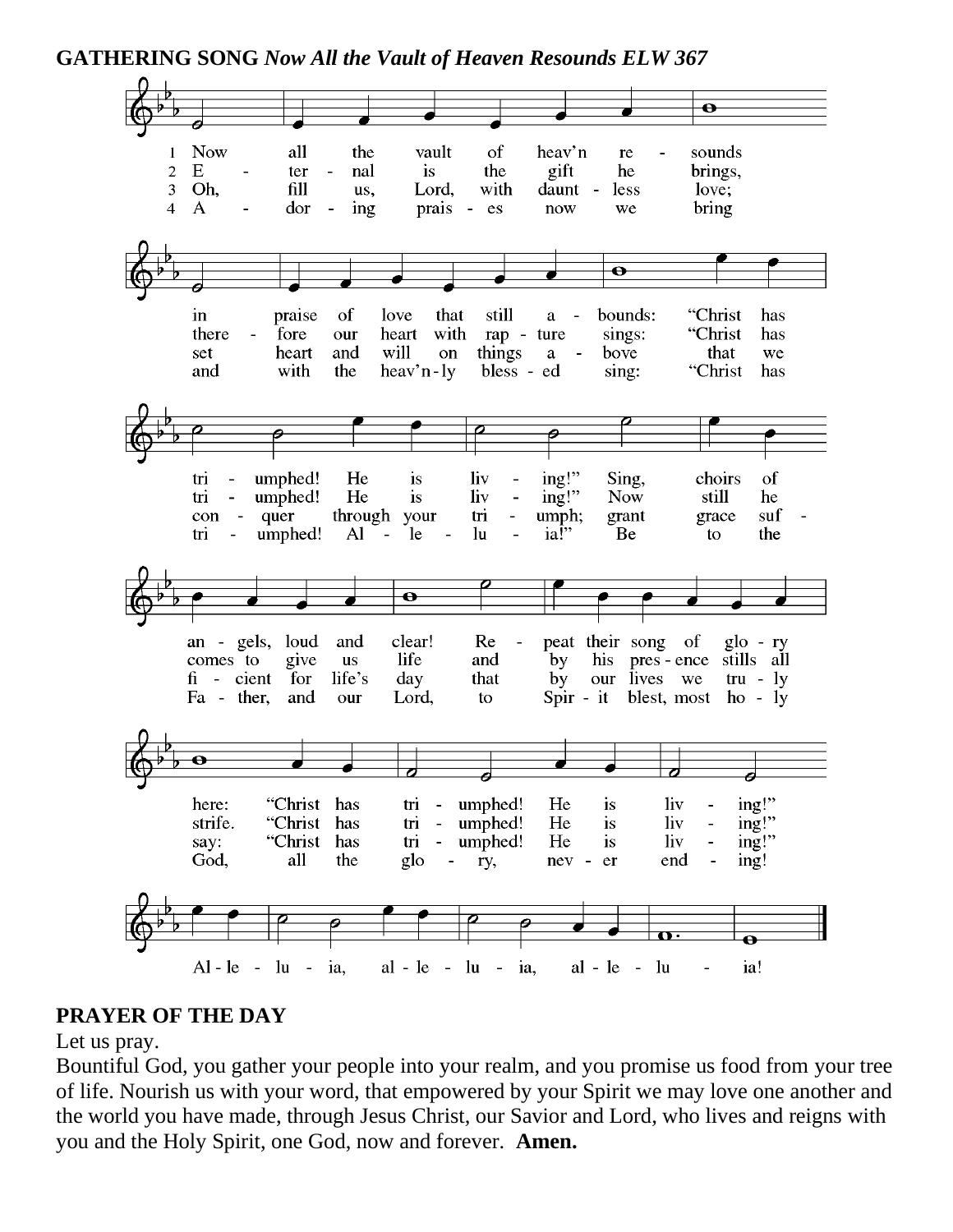# **FIRST READING: Acts 16:9-15**

#### A reading from Acts.

<sup>9</sup>During the night Paul had a vision: there stood a man of Macedonia pleading with him and saying, "Come over to Macedonia and help us." <sup>10</sup>When he had seen the vision, we immediately tried to cross over to Macedonia, being convinced that God had called us to proclaim the good news to them.

<sup>11</sup>We set sail from Troas and took a straight course to Samothrace, the following day to Neapolis, <sup>12</sup> and from there to Philippi, which is a leading city of the district of Macedonia and a Roman colony. We remained in this city for some days. <sup>13</sup>On the sabbath day we went outside the gate by the river, where we supposed there was a place of prayer; and we sat down and spoke to the women who had gathered there.  $^{14}$ A certain woman named Lydia, a worshiper of God, was listening to us; she was from the city of Thyatira and a dealer in purple cloth. The Lord opened her heart to listen eagerly to what was said by Paul. <sup>15</sup>When she and her household were baptized, she urged us, saying, "If you have judged me to be faithful to the Lord, come and stay at my home." And she prevailed upon us. The word of the Lord. **Thanks be to God.**

## **PSALM: Psalm 67**

 $1$ May God be merciful to us and bless us; may the light of God's face shine upon us.

<sup>2</sup>**Let your way be known upon earth, your saving health among all nations.**

<sup>3</sup>Let the peoples praise you, O God; let all the**<sup>|</sup>** peoples praise you.

<sup>4</sup>**Let the nations be glad and sing for joy,**

**for you judge the peoples with equity and guide all the nations on earth.**

<sup>5</sup>Let the peoples praise you, O God; let all the peoples praise you.

<sup>6</sup>**The earth has brought forth its increase; God, our own God, has blessed us.**

 $7$ May God give us blessing, and may all the ends of the earth stand in awe.

# **SECOND READING: Revelation 21:10, 22--22:5**

A reading from Revelation.

 $10$ And in the spirit [one of the angels] carried me away to a great, high mountain and showed me the holy city Jerusalem coming down out of heaven from God.

 $^{22}$ I saw no temple in the city, for its temple is the Lord God the Almighty and the Lamb.  $^{23}$ And the city has no need of sun or moon to shine on it, for the glory of God is its light, and its lamp is the Lamb. <sup>24</sup>The nations will walk by its light, and the kings of the earth will bring their glory into it. <sup>25</sup>Its gates will never be shut by day—and there will be no night there. <sup>26</sup>People will bring into it the glory and the honor of the nations. <sup>27</sup>But nothing unclean will enter it, nor anyone who practices abomination or falsehood, but only those who are written in the Lamb's book of life.

 $22:1$ Then the angel showed me the river of the water of life, bright as crystal, flowing from the throne of God and of the Lamb <sup>2</sup>through the middle of the street of the city. On either side of the river is the tree of life with its twelve kinds of fruit, producing its fruit each month; and the leaves of the tree are for the healing of the nations. <sup>3</sup>Nothing accursed will be found there any more. But the throne of God and of the Lamb will be in it, and his servants will worship him; <sup>4</sup>they will see his face, and his name will be on their foreheads. <sup>5</sup>And there will be no more night; they need no light of lamp or sun, for the Lord God will be their light, and they will reign forever and ever. The word of the Lord. **Thanks be to God.**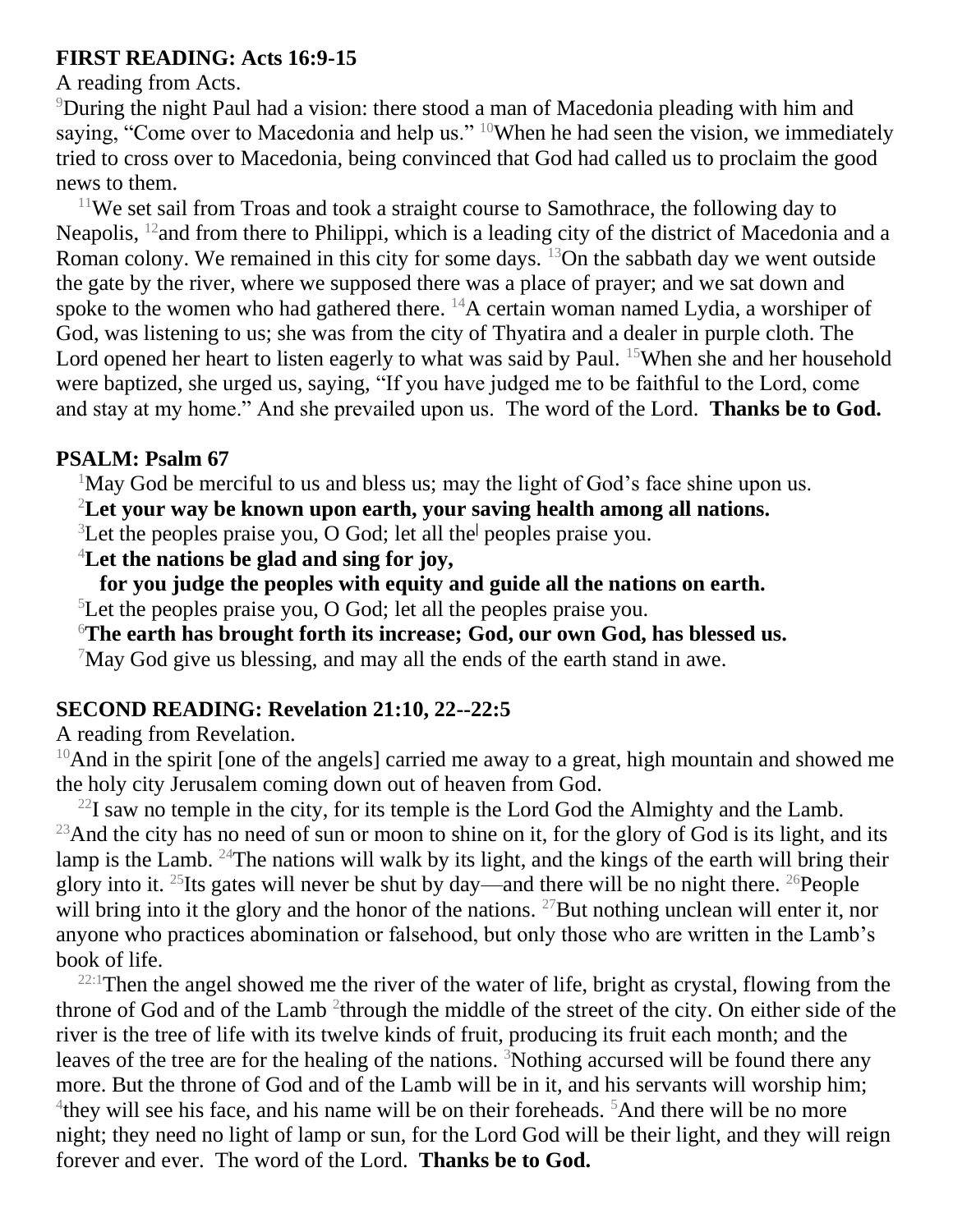## **GOSPEL: John 14:23-29**

# The holy gospel according to John. **Glory to you, O Lord.**

<sup>23</sup> Jesus answered [Judas (not Iscariot),] "Those who love me will keep my word, and my Father will love them, and we will come to them and make our home with them. <sup>24</sup>Whoever does not love me does not keep my words; and the word that you hear is not mine, but is from the Father who sent me.

<sup>25"</sup>I have said these things to you while I am still with you. <sup>26</sup>But the Advocate, the Holy Spirit, whom the Father will send in my name, will teach you everything, and remind you of all that I have said to you. <sup>27</sup> Peace I leave with you; my peace I give to you. I do not give to you as the world gives. Do not let your hearts be troubled, and do not let them be afraid. <sup>28</sup>You heard me say to you, 'I am going away, and I am coming to you.' If you loved me, you would rejoice that I am going to the Father, because the Father is greater than I.  $^{29}$ And now I have told you this before it occurs, so that when it does occur, you may believe."

The gospel of the Lord. **Praise to you, O Christ.**



**HYMN OF THE DAY** *Now the Green Blade Rises ELW 379*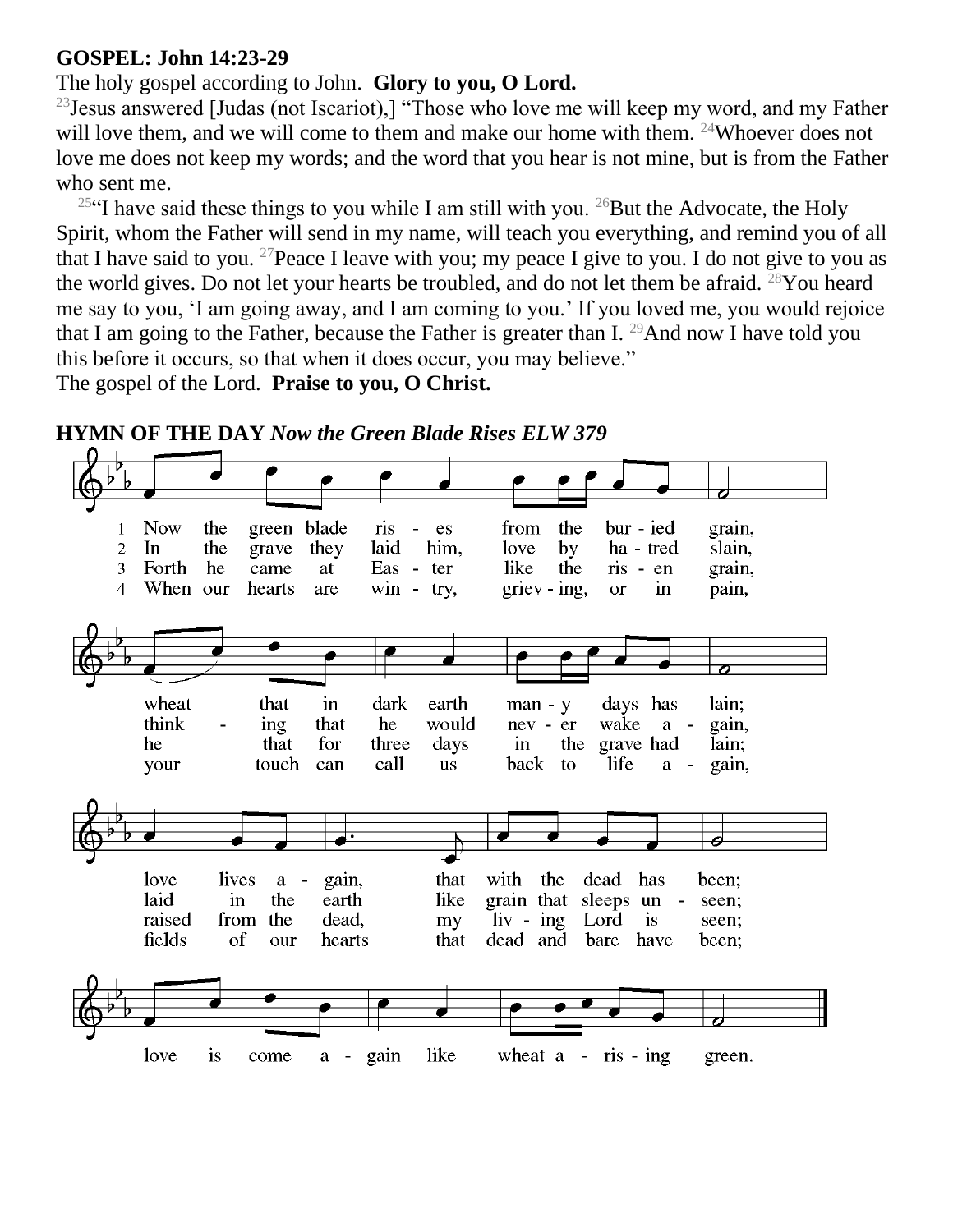# **PRAYERS OF INTERCESSION**

Set free from captivity to sin and death, we pray to the God of resurrection for the church, people in need, and all of creation.

God of new life, open your church to the unexpected ways your Spirit is at work. Guide bishops, pastors, deacons, and lay leaders in their visioning, partnership, and planning. Surround us with your peace. God, in your mercy, **hear our prayer.**

Give a vision of increase and abundant harvest for farmers, laborers, and gardeners who are beginning their growing season. Join their efforts with the goodness of creation to feed all living things. God, in your mercy, **hear our prayer.**

Shine your light of wisdom and peace among nations. When those in power seek to assert dominance over others, confound their ways and make them yield to your humble authority. God, in your mercy, **hear our prayer.**

Give safe haven to those who seek healing, liberation, or peace (*especially*). Create places filled with hospitality where hurting people find your loving presence and wholeness. God, in your mercy, **hear our prayer.**

Uphold the work of ministries and organizations in our communities who assist people experiencing homelessness, citizens returning from prison, and all marginalized people (*especially*). Accomplish your will through their efforts. God, in your mercy, **hear our prayer.**

Assemble your people at rivers, streams, and fonts, where we remember our baptism and welcome others into the communion of saints. Gather us with those who have died (*especially*) when we meet together at your river of life. God, in your mercy, **hear our prayer.**

In your mercy, O God, respond to these prayers, and renew us by your life-giving Spirit; through Jesus Christ, our Savior. **Amen.**

## **ANNOUNCEMENTS**

Tuesday – 6:30pm Men's Bible Study Zoom Wednesday – 10am Morning Prayer FB Live - 6:30pm Bibles and Blizzards at DQ Thursday – 6:30pm Women's Bible Study Zoom